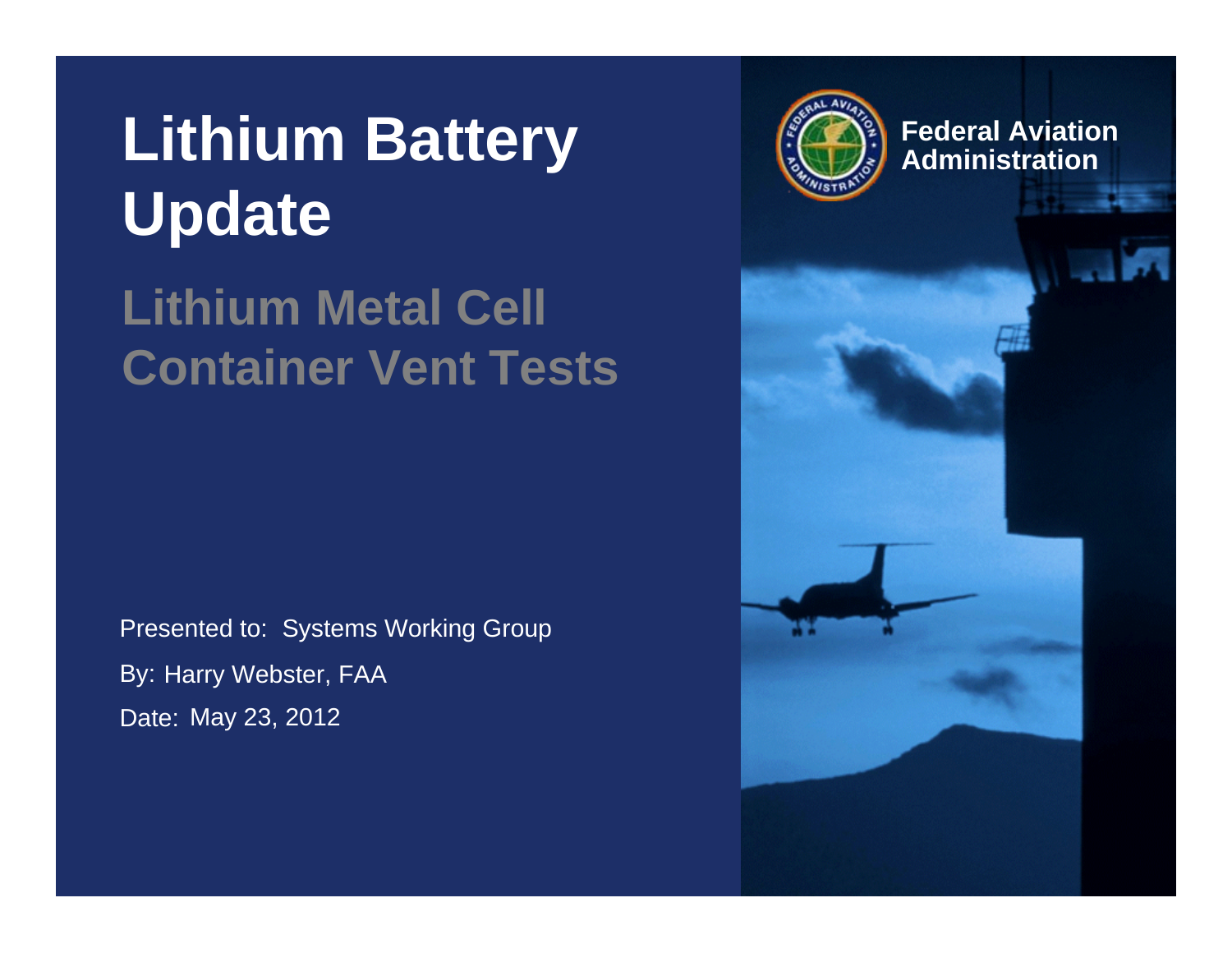#### • **Background**

- Lithium metal cells are banned from cargo shipment on U.S. passenger aircraft, but are allowed to be shipped on cargo aircraft
- The International Civil Aviation Organization (ICAO) allows small quantities of lithium metal cells to be shipped on passenger aircraft when packed in metal containers
- There are currently no approved and tested containers that can sufficiently contain the known effects of accidental lithium metal battery ignition.

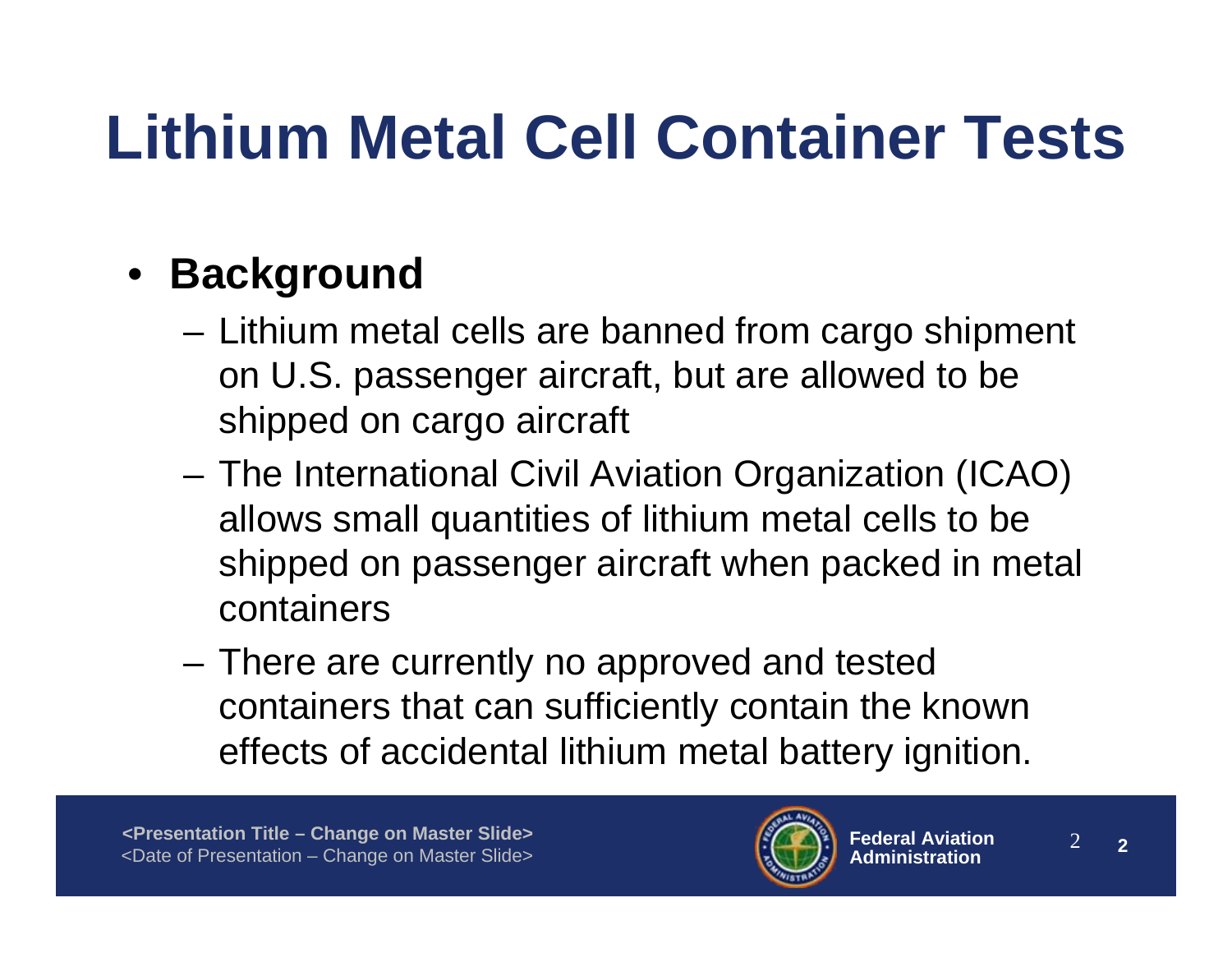- **Previous testing results / Conclusions :**
	- As few as 6 CR2 lithium metal cells, induced into thermal runaway, were sufficient to cause failure.
	- Common metal shipping containers, pails and drums, are not designed to withstand the pressures from a lithium metal cell fire.
	- Flame arrestor vent screens attached to an over pack container failed to contain a lithium metal cell fire

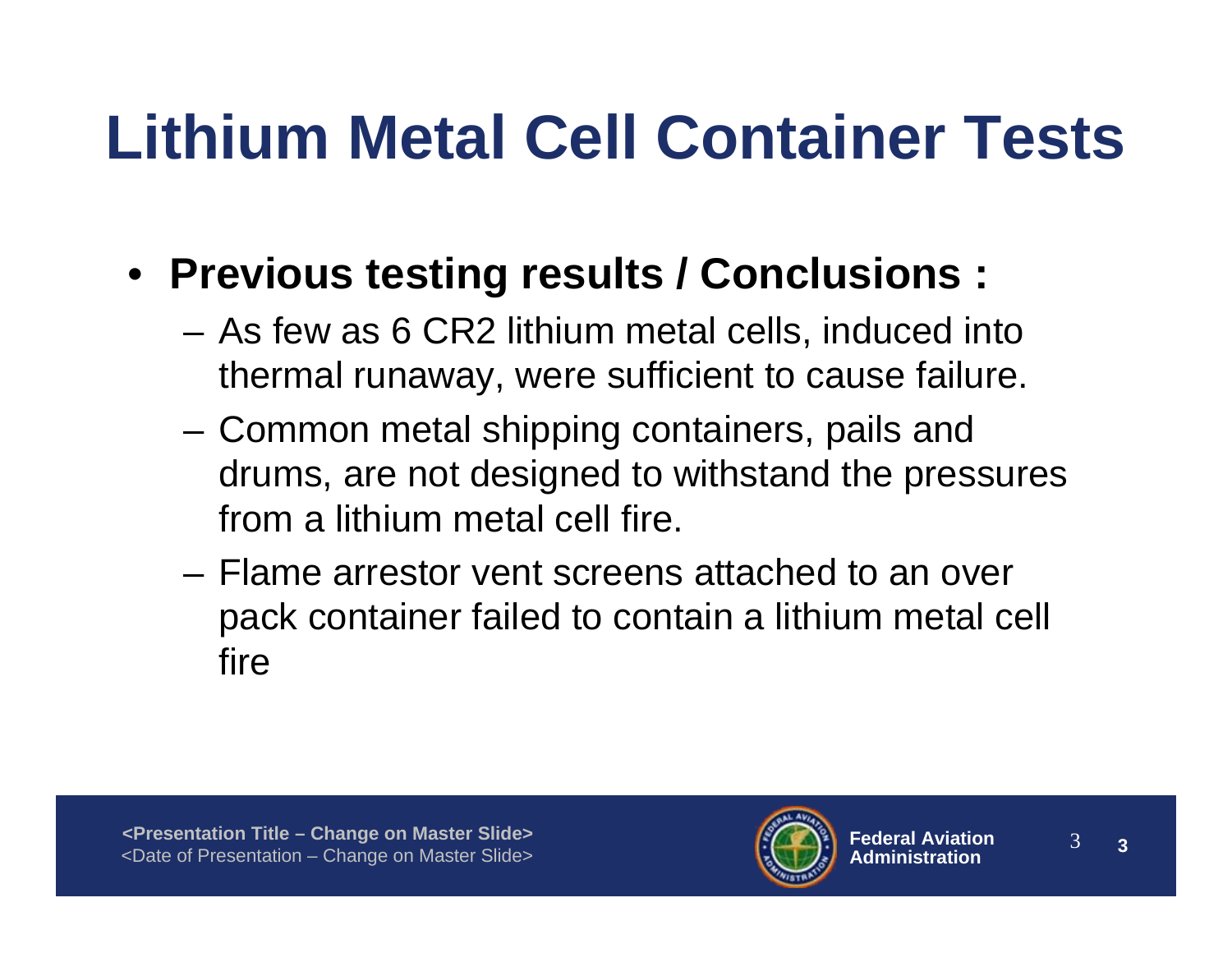#### **Lithium Metal Cell Container Tests Over Pack Screen Failure**



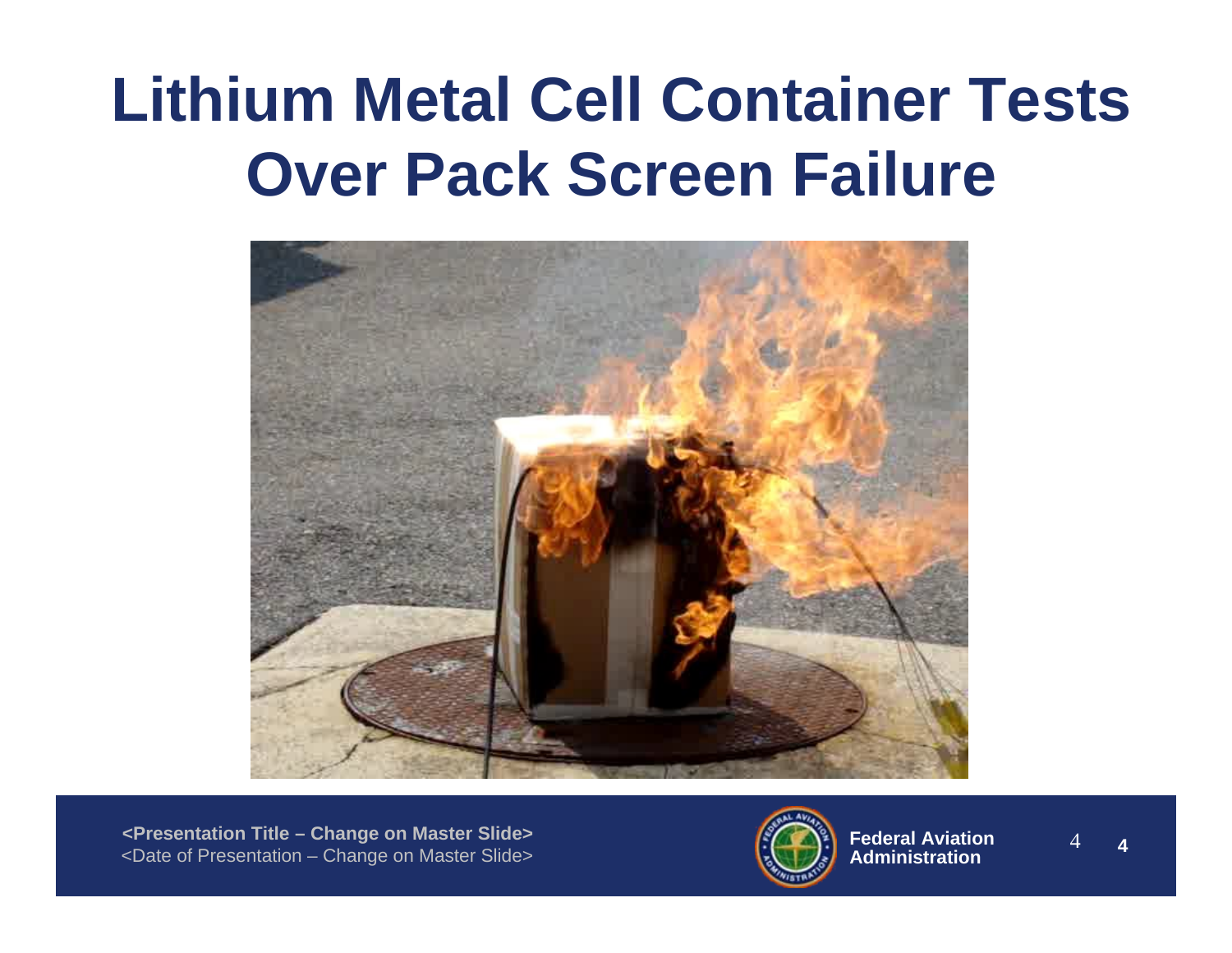- **Tests were designed to evaluate the effectiveness of an end-of-line deflagration flame arrestor as a container vent** 
	- the selected 1" vent was installed onto drum lid
	- in each test one cell was replaced with a 100 watt cartridge heater to simulate one cell in thermal runaway
	- pressure transducer installed on side of drum
	- Cell, drum internal and vent temperatures were recorded

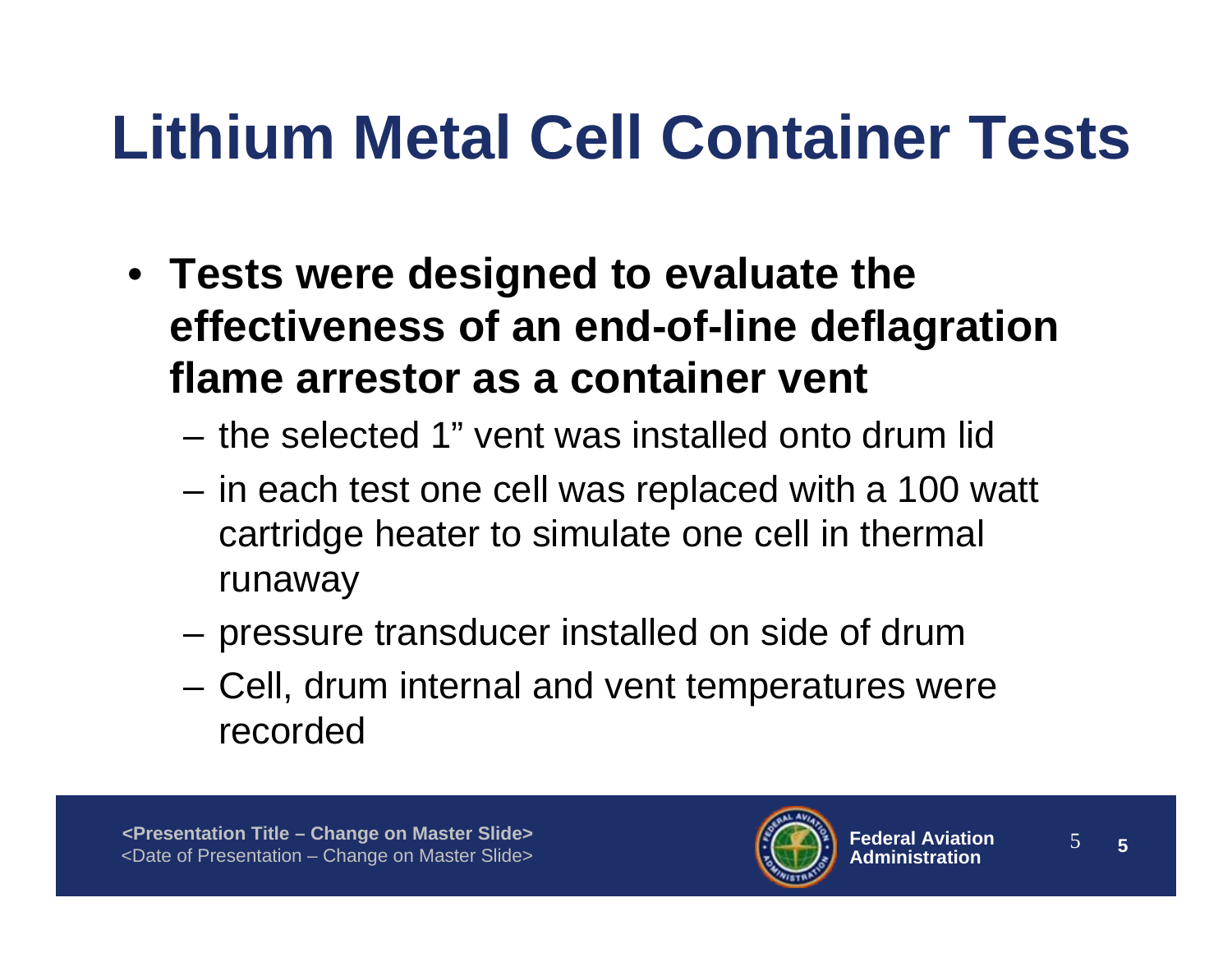

**<Presentation Title – Change on Master Slide>** <Date of Presentation – Change on Master Slide>

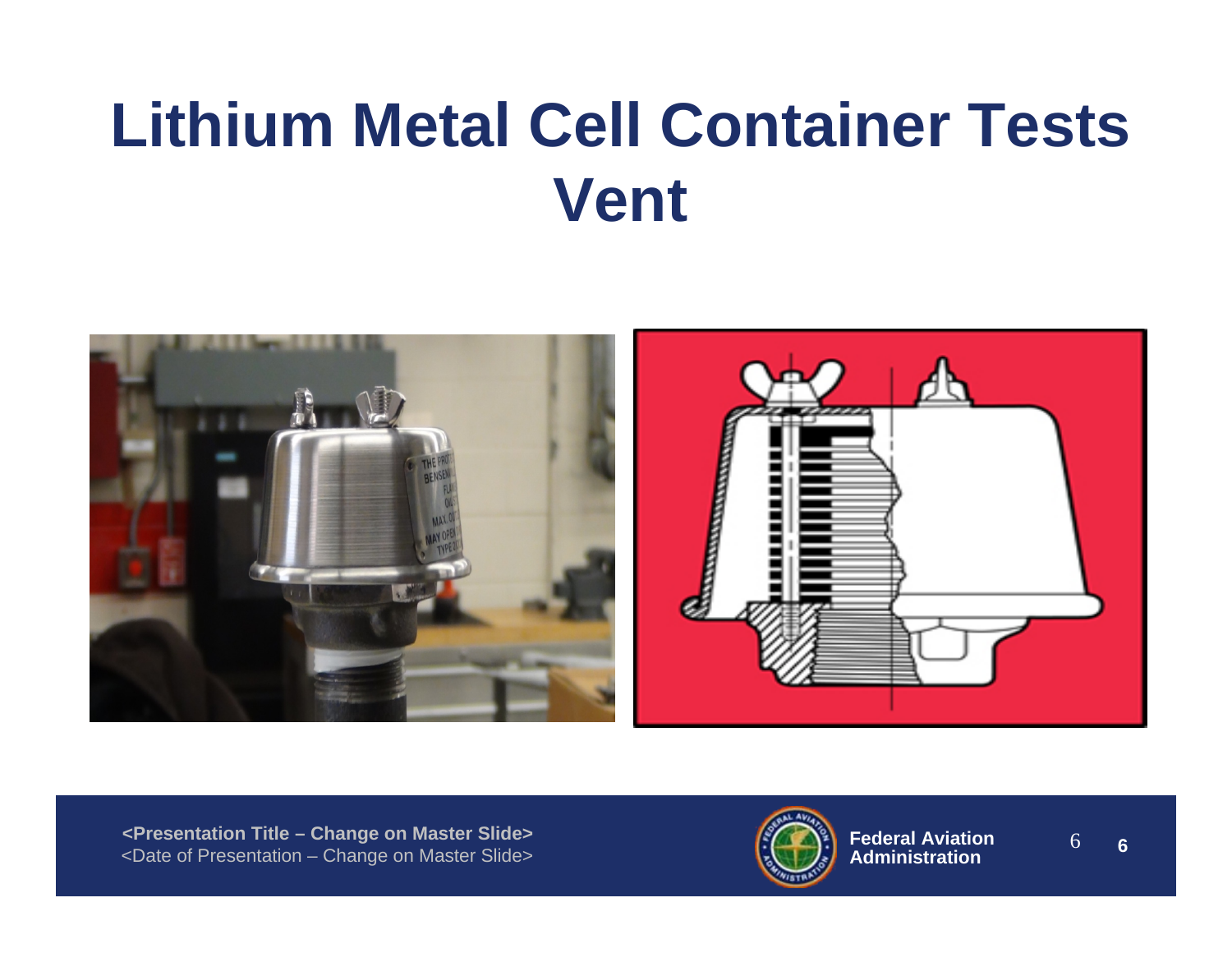#### **Lithium Metal Cell Container Test (30 Gallon steel) Configuration**



**<Presentation Title – Change on Master Slide>** <Date of Presentation – Change on Master Slide>

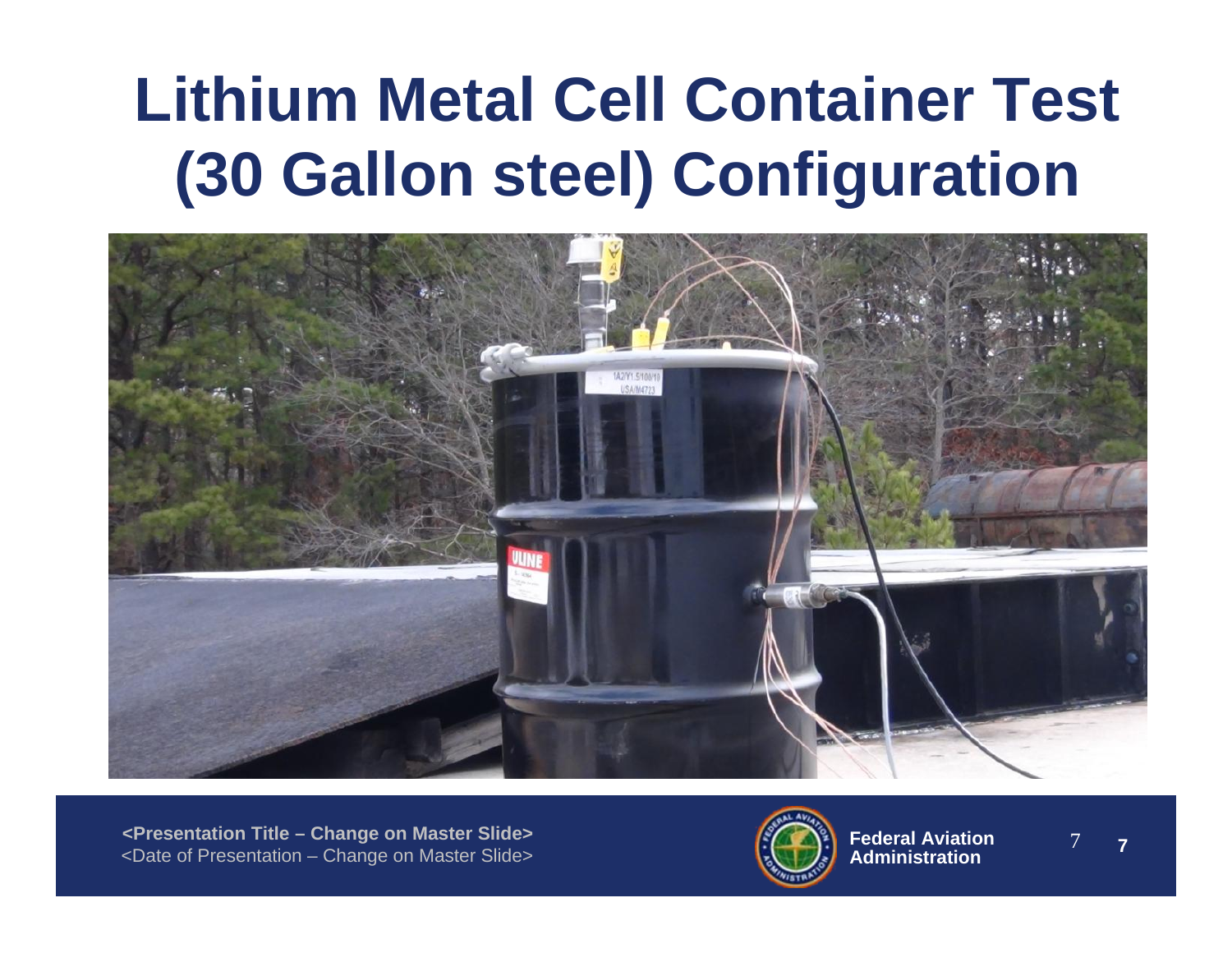- **Three tests were conducted**
	- The first and second tests were wired in a group around the cartridge heater
		- 6 cells
		- 18 cells
	- $-$  The third test was  $\frac{1}{4}$  of standard packaging 123's
		- 99 cells, 1 replaced by heater

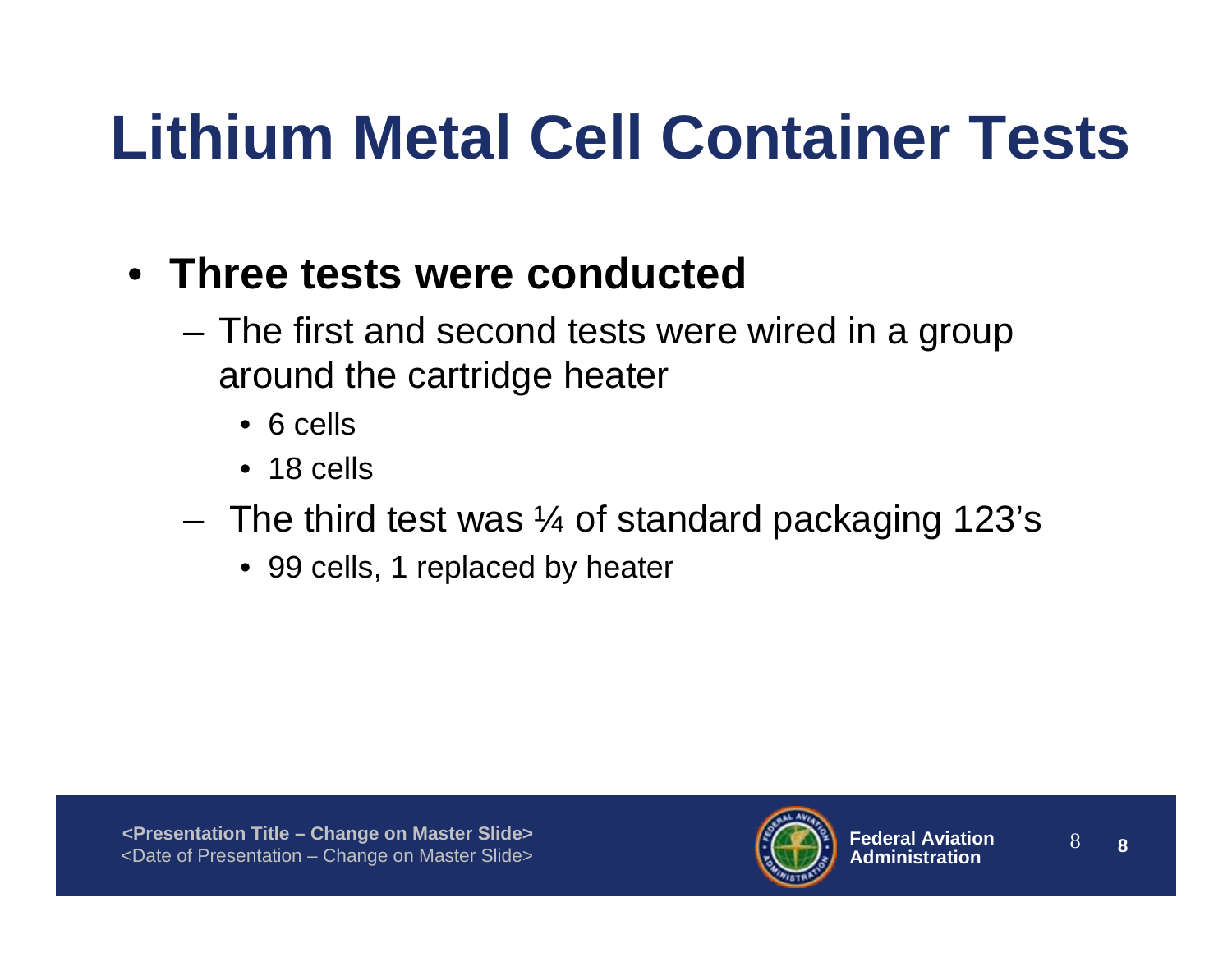- Evaluation of effectiveness
	- Internal fire containment
	- Pressure release
	- Container and vent integrity

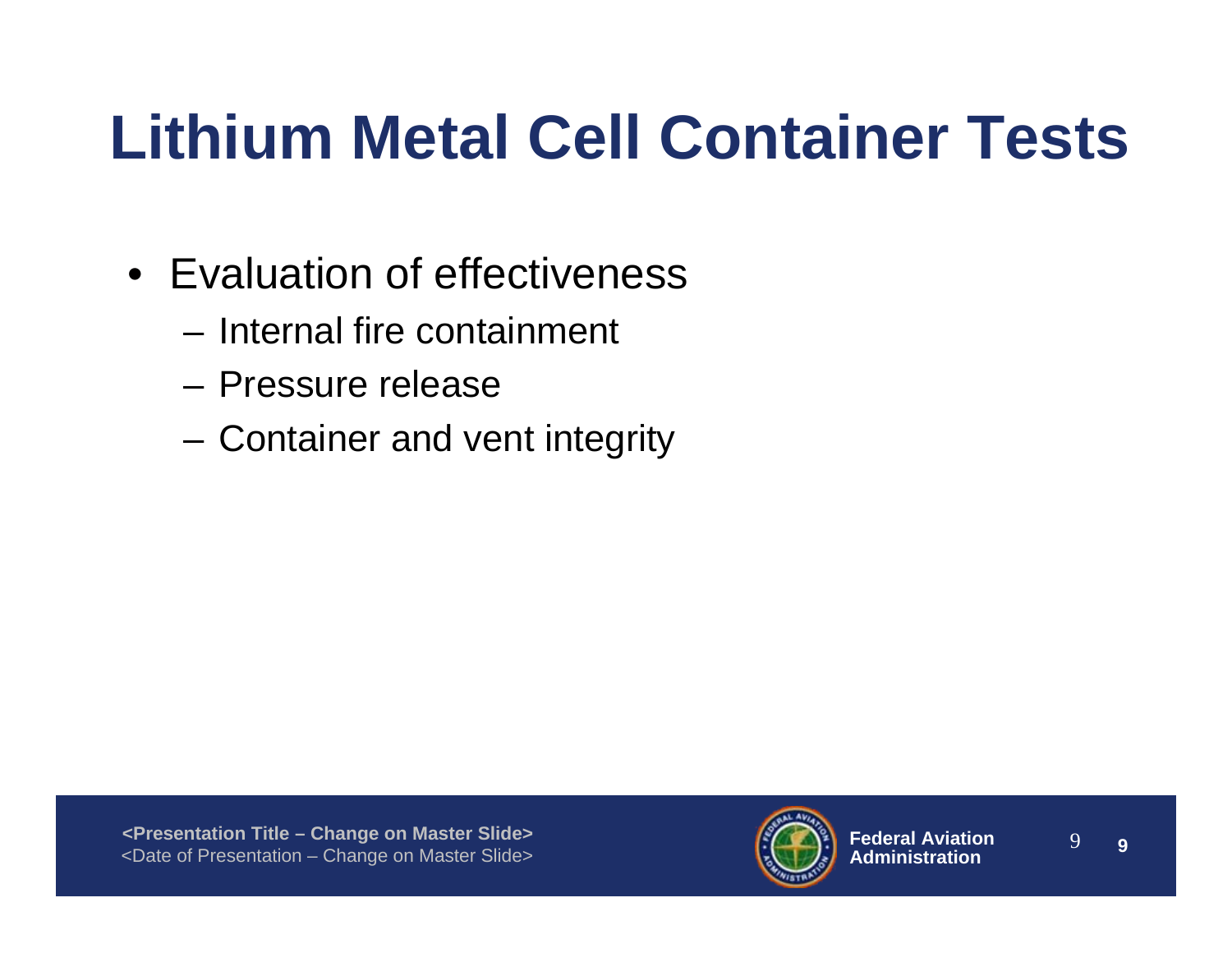

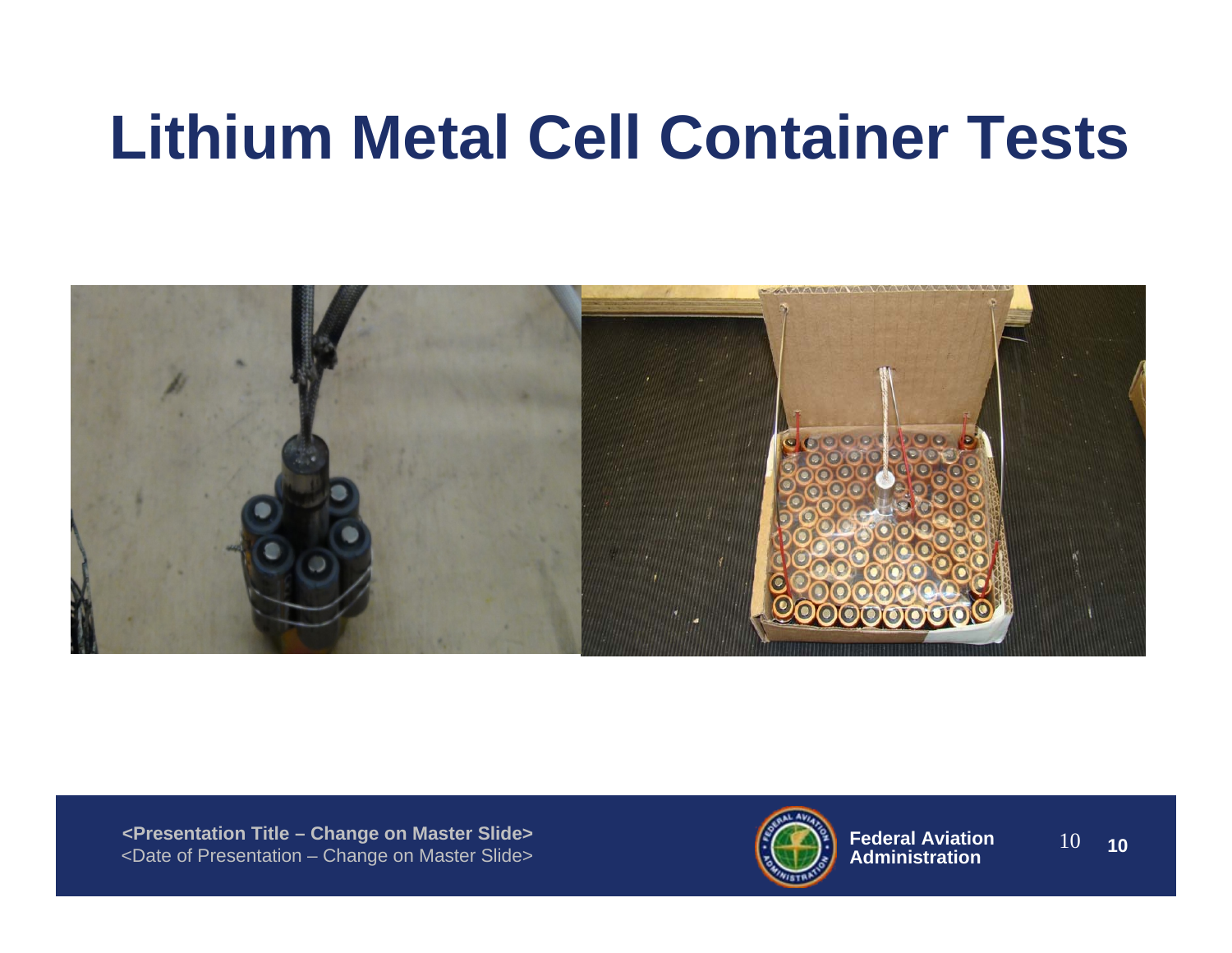

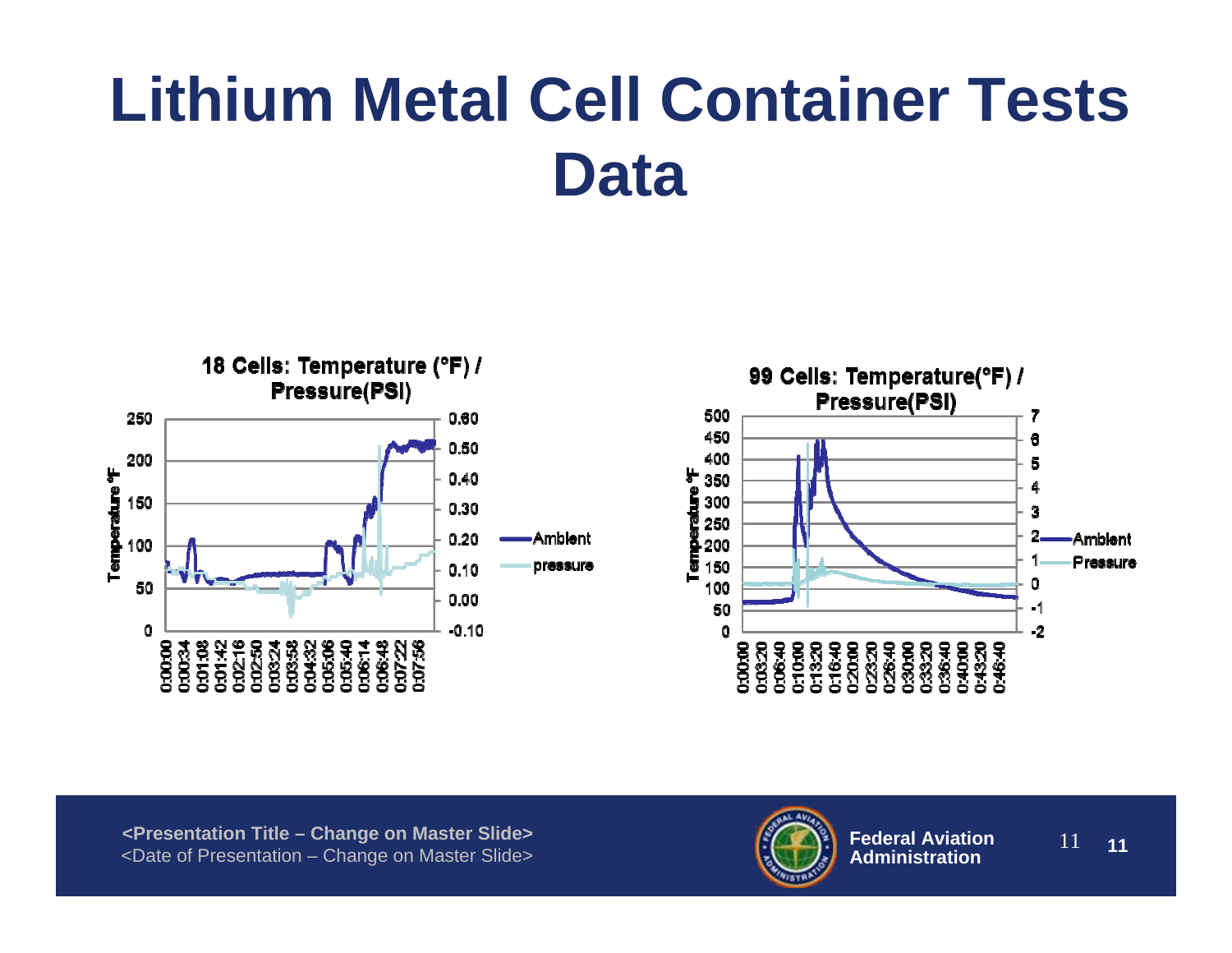#### • **Results**

- 6 Cell test
	- Internal fire containment, smoke release, no pressure rise or pressure pulse, bulging of the lid,
- 18 Cell test
	- Internal fire containment, smoke release, pressure rose with a few pressure pulses of .40 increase psi along with bulging of the lid,
- 99 Cell test
	- Internal fire containment, pressure increased to .50 psi, pressure pulses up to 5.85 psi, large amount of smoke released, lid bulged and was permanently deformed